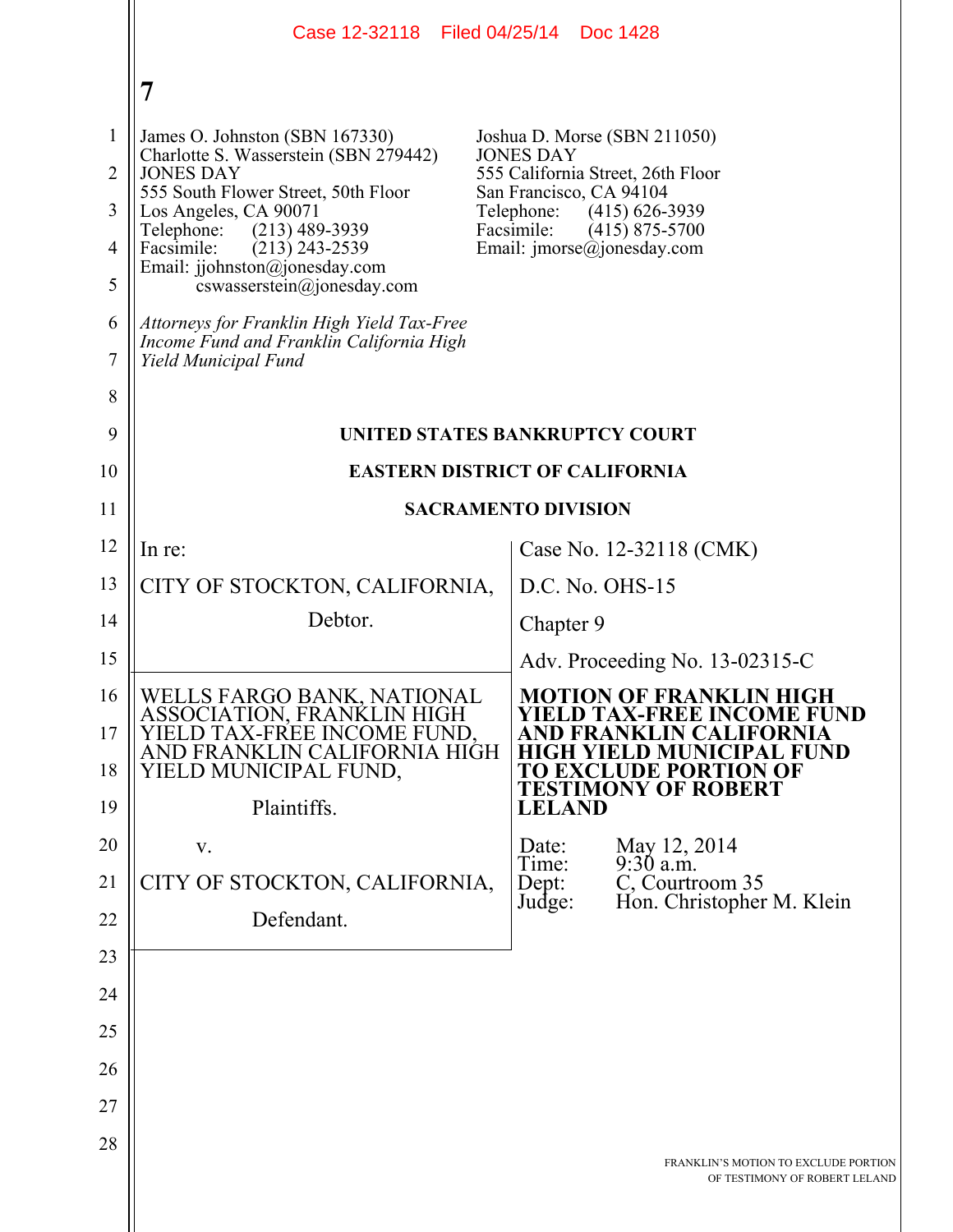1

Pursuant to the Scheduling Order<sup>1</sup> and Rule 26 of the Federal Rules of Civil Procedure, Franklin High Yield Tax-Free Income Fund and Franklin California High Yield Municipal Fund (collectively, "Franklin") hereby move to exclude the portion of the testimony of Robert Leland set forth in the *Direct Testimony Declaration Of Robert Leland In Support Of City's Confirmation of First Amended Plan For The Adjustment Of Debts Of City Of Stockton, California (November 15, 2013)* [Docket No. 163] (the "Direct Testimony") that impermissibly attempts to rebut the expert opinion of Franklin's expert, Mr. Charles M. Moore. In support of this Motion, Franklin states as follows:

### **INTRODUCTION**

14 By this Motion, Franklin objects to the introduction of the Direct Testimony offered by the City in violation of the Scheduling Order and the Federal Rules of Civil Procedure. Specifically, Franklin requests that the Court exclude Mr. Leland's twenty pages of untimely expert rebuttal testimony included impermissibly in the Direct Testimony.

15 16 17 18 19 20 21 22 Such rebuttal testimony is inadmissible under the Scheduling Order because the City has attempted to provide Mr. Leland's rebuttal opinion after the schedule set for the submission of rebuttal reports and the conclusion of depositions of expert witnesses, thereby prejudicing Franklin by preventing it from preparing its rebuttal to the new testimony or obtaining discovery on Mr. Leland's new opinions prior to trial. The late submission of this testimony is neither substantially justified nor harmless, and the City cannot meet any burden that would excuse its blatant violation of the Scheduling Order. *Yeti by Molly Ltd. v. Deckers Outdoor Corp.*, 259 F.3d 1101, 1106-07 (9th Cir. 2001).

23 24

*Regarding Confirmation Of Proposed Plan Of Adjustment* [Docket No. 1242 / Adv. Pro. Docket No. 18].

28 Capitalized terms not otherwise defined herein shall have the meaning ascribed to such term in the Scheduling Order, or the *Complaint For Declaratory Relief* (the "Complaint") [Adv. Pro. Docket No. 1], as applicable.

<sup>25</sup> 26 27  $\overline{a}$ 1 For purposes of these Objections, the term "Scheduling Order" means the *Order Governing The Disclosure And Use Of Discovery Information And Scheduling Dates Related To The Trial In The Adversary Proceeding And Any Evidentiary Hearing Regarding Confirmation Of Proposed Plan Of Adjustment* [Docket No. 1224 / Adv. Pro. Docket No. 16], as amended by the *Order Modifying Order Governing The Disclosure And Use Of Discovery Information And Scheduling Dates Related To The Trial In The Adversary Proceeding And Any Evidentiary Hearing*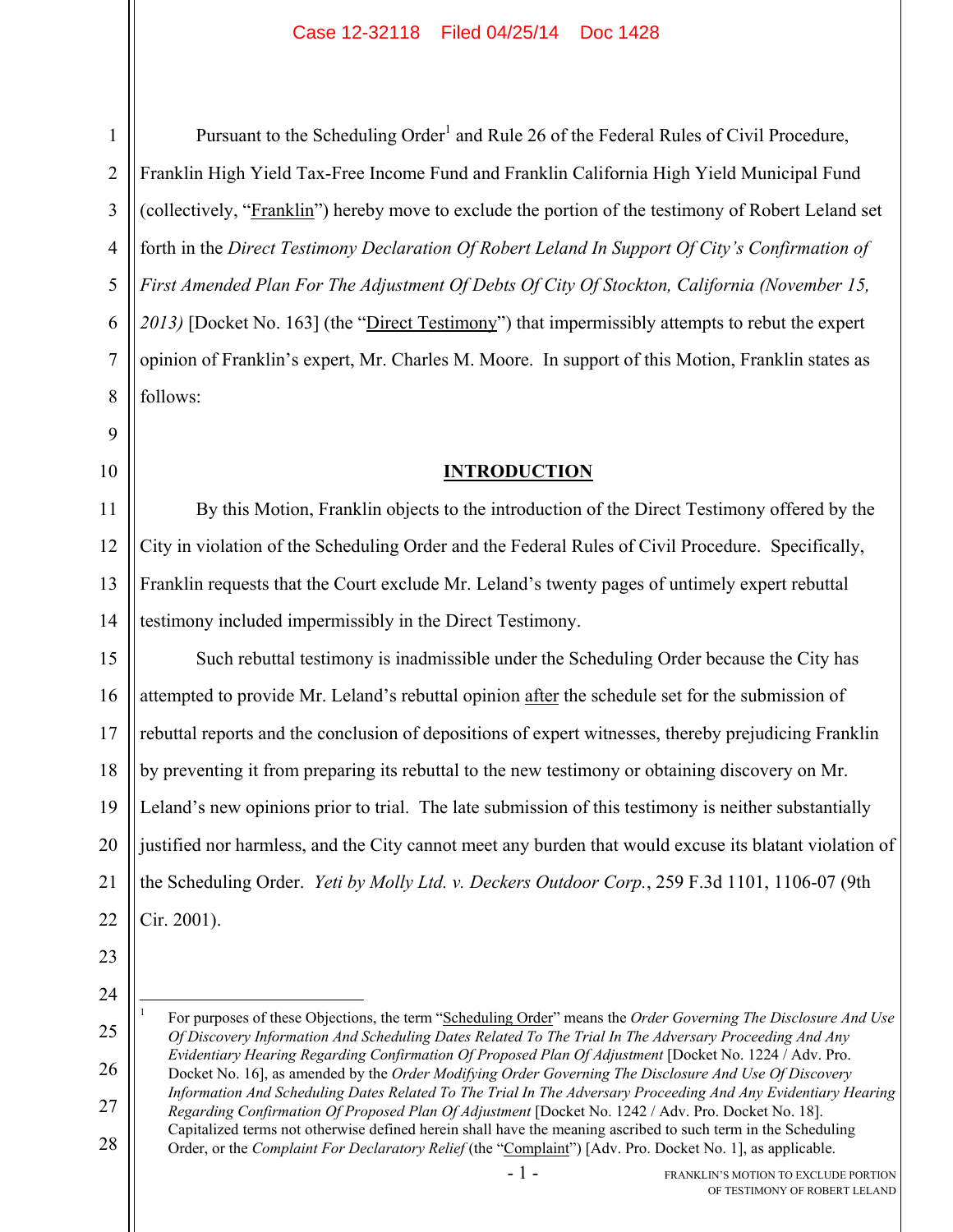| $\mathbf{1}$   | As contemplated by the Scheduling Order, Franklin will submit objections to the Direct                                                                                                                                                                  |  |  |  |  |
|----------------|---------------------------------------------------------------------------------------------------------------------------------------------------------------------------------------------------------------------------------------------------------|--|--|--|--|
| $\overline{2}$ | Testimony on or before April 25, 2014. The issues raised in this Motion are in addition to the other                                                                                                                                                    |  |  |  |  |
| 3              | issues raised in such objections.                                                                                                                                                                                                                       |  |  |  |  |
| 4              |                                                                                                                                                                                                                                                         |  |  |  |  |
| 5              | <b>RELEVANT BACKGROUND</b>                                                                                                                                                                                                                              |  |  |  |  |
| 6              | The Scheduling Order provides clear and unambiguous deadlines, including the following                                                                                                                                                                  |  |  |  |  |
| $\overline{7}$ | relevant to this Motion:                                                                                                                                                                                                                                |  |  |  |  |
| 8              | Initial disclosures of fact and expert witnesses were to be made on                                                                                                                                                                                     |  |  |  |  |
| 9              | or before January 31, 2014; <sup>2</sup>                                                                                                                                                                                                                |  |  |  |  |
| 10             | Final disclosures of fact and expert witnesses were to be made on                                                                                                                                                                                       |  |  |  |  |
| 11             | or before March 26, 2014; <sup>3</sup>                                                                                                                                                                                                                  |  |  |  |  |
| 12             | Expert reports were to be filed and served on or before                                                                                                                                                                                                 |  |  |  |  |
| 13             | March 26, 2014; <sup>4</sup>                                                                                                                                                                                                                            |  |  |  |  |
| 14             | Rebuttal expert reports were to be filed and served on or before                                                                                                                                                                                        |  |  |  |  |
| 15             | April 4, $2014$ <sup>5</sup> and                                                                                                                                                                                                                        |  |  |  |  |
| 16             | Expert depositions were to conclude on or before April 18, 2014. <sup>6</sup>                                                                                                                                                                           |  |  |  |  |
| 17             |                                                                                                                                                                                                                                                         |  |  |  |  |
| 18             | $\overline{\mathbf{c}}$<br>Modified Scheduling Order ¶ 2 ("On or before January 31, 2014, each Party shall exchange and provide to the other                                                                                                            |  |  |  |  |
| 19             | Parties preliminary lists of all witnesses (other than witnesses from whom expert reports will be submitted pursuant<br>to Rule 26(a)(2)(B) of the Federal Rules of Civil Procedure) that such Party then believes that it may call to provide          |  |  |  |  |
| 20             | testimony at the Trial or the Hearing, as described in ¶ 28 of the [Initial] Scheduling Order. Also on or before<br>January 31, 2014, each Party intending to present expert testimony shall exchange and provide to the other Parties                  |  |  |  |  |
| 21             | the identity of any expert witness it may use to present evidence in its case-in-chief and shall provide a written<br>summary of the topics that each such witness is expected to address, as described in 130 of the [Initial] Scheduling<br>Order."). |  |  |  |  |
| 22             | 3<br><i>Id.</i> 15 ("Also on or before March 21, 2014, each Party intending to present evidence shall serve on each other Party                                                                                                                         |  |  |  |  |
| 23             | a list of fact and expert witnesses (other than rebuttal and impeachment witnesses) whose testimony the Party may<br>submit at the Trial or Hearing, as described in ¶ 36 of the [Initial] Scheduling Order."). The City and Franklin                   |  |  |  |  |
| 24             | agreed to extend such deadline to March 26, 2014.                                                                                                                                                                                                       |  |  |  |  |
| 25             | <i>Id.</i> 15 ("On or before March 21, 2014, each Party intending to present expert testimony shall serve and file its<br>expert reports as provided in 131 of the [Initial] Scheduling Order."). The City and Franklin agreed to extend such           |  |  |  |  |
| 26             | deadline to March 26, 2014.<br>5<br><i>Id.</i> <b>18</b> ("On or before April 4, 2014, each Party intending to present rebuttal expert testimony shall serve and file its                                                                               |  |  |  |  |
| 27             | rebuttal expert reports, as described in ¶ 32 of the [Initial] Scheduling Order.").<br>Id. ¶ 9 ("Expert depositions shall commence on or after April 8, 2014, and must conclude by no later than                                                        |  |  |  |  |
| 28             | April 18, 2014.").                                                                                                                                                                                                                                      |  |  |  |  |
|                | $-2-$<br>FRANKLIN'S MOTION TO EXCLUDE PORTION                                                                                                                                                                                                           |  |  |  |  |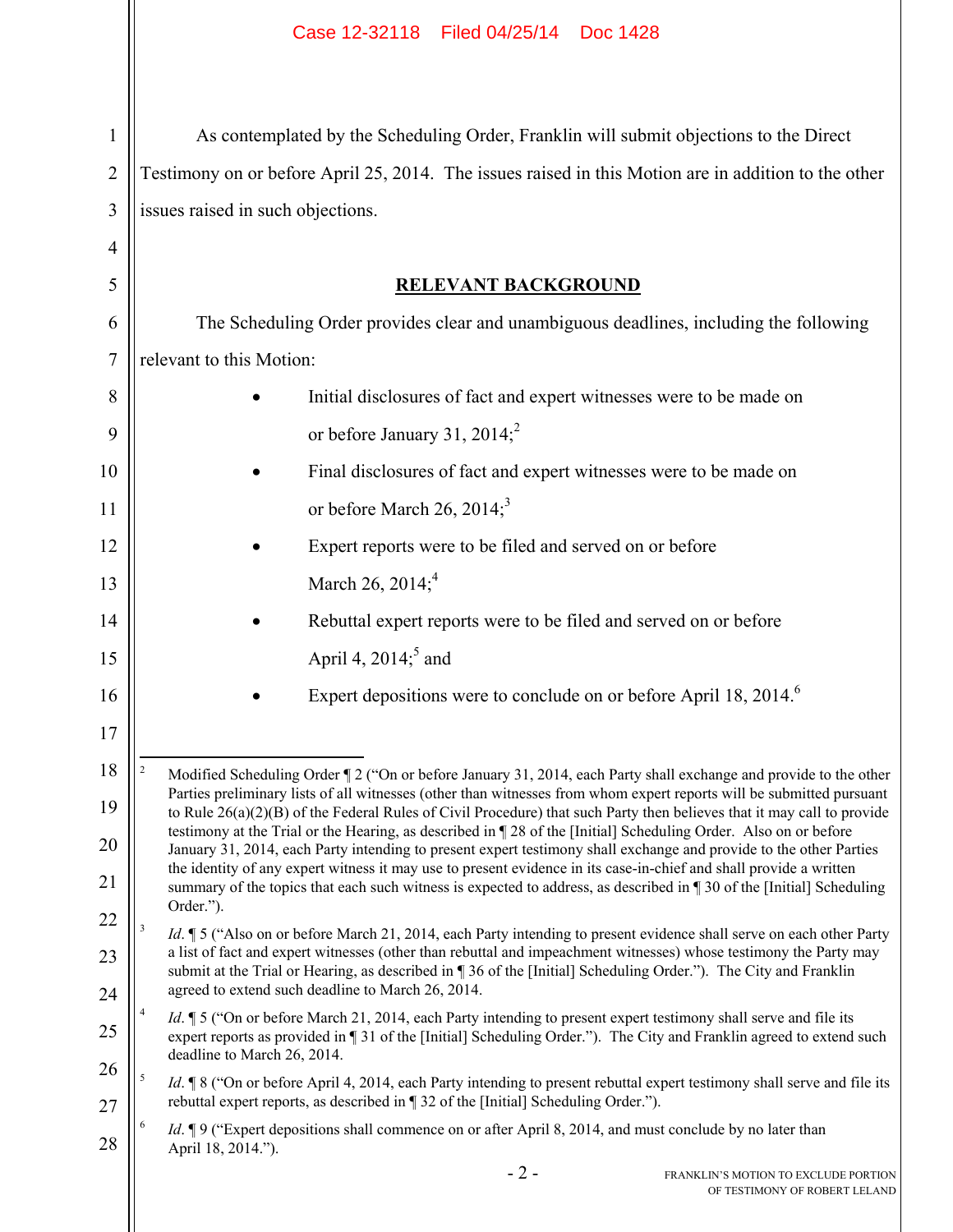# Case 12-32118 Filed 04/25/14 Doc 1428

| $\mathbf{1}$   | When the City disclosed its initial slate of witnesses on January 31, 2014, it identified Mr.                                                                                                                                                                                                                                              |  |  |
|----------------|--------------------------------------------------------------------------------------------------------------------------------------------------------------------------------------------------------------------------------------------------------------------------------------------------------------------------------------------|--|--|
| $\overline{2}$ | Leland as both a percipient witness and one of its "expert" witnesses, indicating that the City                                                                                                                                                                                                                                            |  |  |
| 3              | "expected [Mr. Leland] to address the City's financial projections and long-range financial plan."                                                                                                                                                                                                                                         |  |  |
| $\overline{4}$ | However, because Mr. Leland was "not being retained especially to provide expert testimony," the                                                                                                                                                                                                                                           |  |  |
| 5              | City took the position that Mr. Leland "will provide expert testimony under Federal Rule of Civil                                                                                                                                                                                                                                          |  |  |
| 6              | Procedure $26(a)(2)(C)$ and will not prepare [a] written report[]." On February 20, 2014, the City                                                                                                                                                                                                                                         |  |  |
| $\overline{7}$ | served Franklin with the City Of Stockton, California's Disclosure Of Non-Retained Expert                                                                                                                                                                                                                                                  |  |  |
| 8              | Testimony Pursuant To Federal Rule Of Civil Procedure $26(a)(2)(C)$ , <sup>8</sup> which stated as follows:                                                                                                                                                                                                                                |  |  |
| 9<br>10<br>11  | Based on this past experience and on his experience in his current<br>assignment in Stockton, Mr. Leland may testify that the findings,<br>projections, assumptions, and underlying facts used to create the Long-<br>Range Financial Plan, as supplemented by new and updated financial data                                              |  |  |
| 12             | generated since the filing of the disclosure statement, represent the City's<br>best efforts to forecast its revenues, costs, and overall feasibility under the                                                                                                                                                                            |  |  |
| 13             | terms of its plan of adjustment. Those findings, projections, assumptions,<br>and facts are contained within the Long-Range Financial Plan and updated financial data generated by the City on an ongoing basis. <sup>9</sup>                                                                                                              |  |  |
| 14             | When the City finalized its slate of witnesses on or about March 26, 2014, Mr. Leland was                                                                                                                                                                                                                                                  |  |  |
| 15             | again identified as a percipient witness and as an expert who, as a consultant not specifically retained                                                                                                                                                                                                                                   |  |  |
| 16             | to provide expert testimony, would not actually be issuing a formal report. Rather, the City took the                                                                                                                                                                                                                                      |  |  |
| 17             | position that Mr. Leland's "report" consisted of the Long-Range Financial Plan attached to the                                                                                                                                                                                                                                             |  |  |
| 18             | City's Disclosure Statement.                                                                                                                                                                                                                                                                                                               |  |  |
| 19             | Nowhere in City's disclosures, however, was Mr. Leland ever identified as a rebuttal expert,                                                                                                                                                                                                                                               |  |  |
| 20             | nor were any disclosures made that Mr. Leland's testimony may possibly directed at rebutting the                                                                                                                                                                                                                                           |  |  |
| 21             | report and opinion of Franklin's expert, Mr. Moore. Critically, Mr. Leland did not issue a rebuttal                                                                                                                                                                                                                                        |  |  |
| 22             | expert report on April 4, 2014 (the due date for such reports under the Scheduling Order).                                                                                                                                                                                                                                                 |  |  |
| 23             |                                                                                                                                                                                                                                                                                                                                            |  |  |
| 24             | See correspondence from P. Bocash, dated January 31, 2014, at 4, a copy of which is attached to the accompanying                                                                                                                                                                                                                           |  |  |
| 25<br>26       | Declaration Of Joshua D. Morse In Support Of Motion Of Franklin High Yield Tax-Free Income Fund and Franklin<br>California High Yield Municipal Fund To Exclude Portions Of Testimony Of K. Dieker, V. Toppenberg, R. Smith<br>and R. Leland, And Motions To Exclude Testimony Of M. Cera And T. Nelson (the "Morse Decl."), as Exhibit B. |  |  |
| 27             | 8<br>The City amended its Rule $26(a)(2)(C)$ disclosure on February 22, February 27, and March 18. A copy of the<br>March 18 version of the Disclosure is attached to the Morse Decl. at Exhibit A.                                                                                                                                        |  |  |
| 28             | 9<br>Rule $26(a)(2)(C)$ disclosure at 2-3.                                                                                                                                                                                                                                                                                                 |  |  |
|                | $-3-$<br>FRANKLIN'S MOTION TO EXCLUDE PORTION                                                                                                                                                                                                                                                                                              |  |  |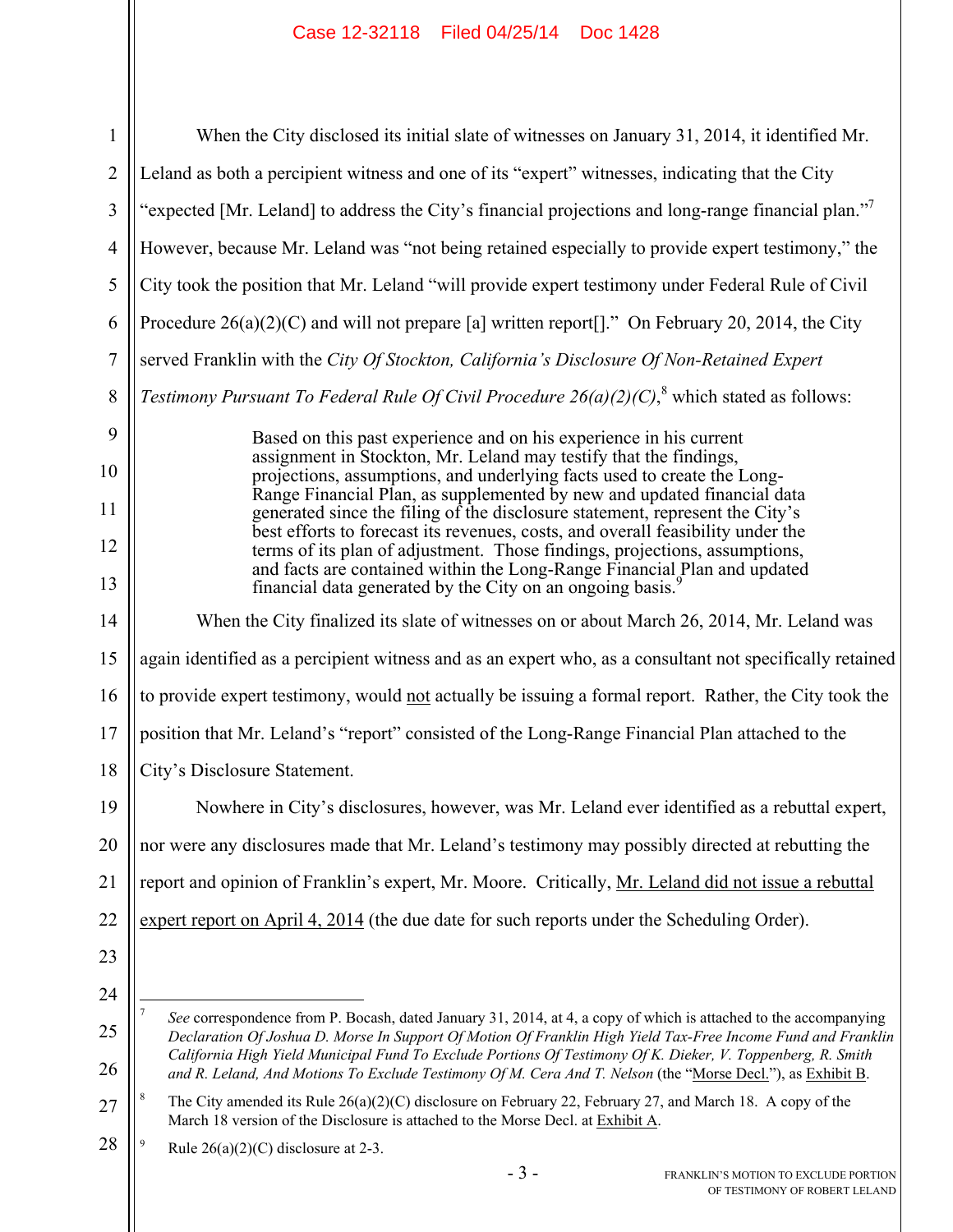#### Case 12-32118 Filed 04/25/14 Doc 1428

1 However, in his Direct Testimony (submitted seventeen days after the deadline for rebuttal expert reports and well after Mr. Moore was deposed by the City), Mr. Leland goes well beyond the topics as to which the City disclosed he would testify (*i.e.*, the City's Long-Range Financial Plan) and offers twenty pages of direct rebuttal of Mr. Moore and his report. In particular, Paragraphs 21 through 39 (pages 12 through 32) of Mr. Leland's Direct Testimony set forth entirely new opinions and conclusions not previously addressed by Mr. Leland in the City's prior disclosures, in the Long-Range Financial Plan, or at Mr. Leland's deposition. Rather, those twenty pages respond directly to Mr. Moore and his expert report.

This brand new testimony is an impermissible, untimely rebuttal of one expert by another putative "expert." As explained below, as a putative expert, Mr. Leland cannot expand the topics on which he will testify without formal disclosure (supplementation) and an opportunity for Franklin to take discovery with respect to Mr. Leland's new opinions. Here, there was no disclosure and no opportunity for discovery.

This is not an inconsequential matter, as Mr. Leland's untimely expert rebuttal report materially prejudices Franklin. For one thing, it is not reasonable or fair for the City to lie in wait, hiding Mr. Leland's rebuttal of Mr. Moore until well beyond the deadline established by the Court for expert rebuttal reports and after the date on which Mr. Leland was deposed. For another, Franklin has not had an opportunity to obtain discovery with respect to Mr. Leland's new opinions – which it would have been able to do prior to Mr. Moore's deposition had the City adhered to the Scheduling Order.

This severely prejudices Franklin's ability to cross-examine effectively Mr. Leland at trial. Indeed, that surely is the result desired by the City, which flatly refused Franklin's request to take another deposition of Mr. Leland with respect to his new testimony and opinions.<sup>10</sup> As a consequence, Mr. Leland's untimely, undisclosed, and prejudicial new rebuttal testimony should be stricken from his Direct Testimony.

28

 $10$ See correspondence from P. Bocash, dated April 24, 2014 ("Bocash Letter"), at 1, a copy of which is attached to the Morse Decl. as Exhibit H.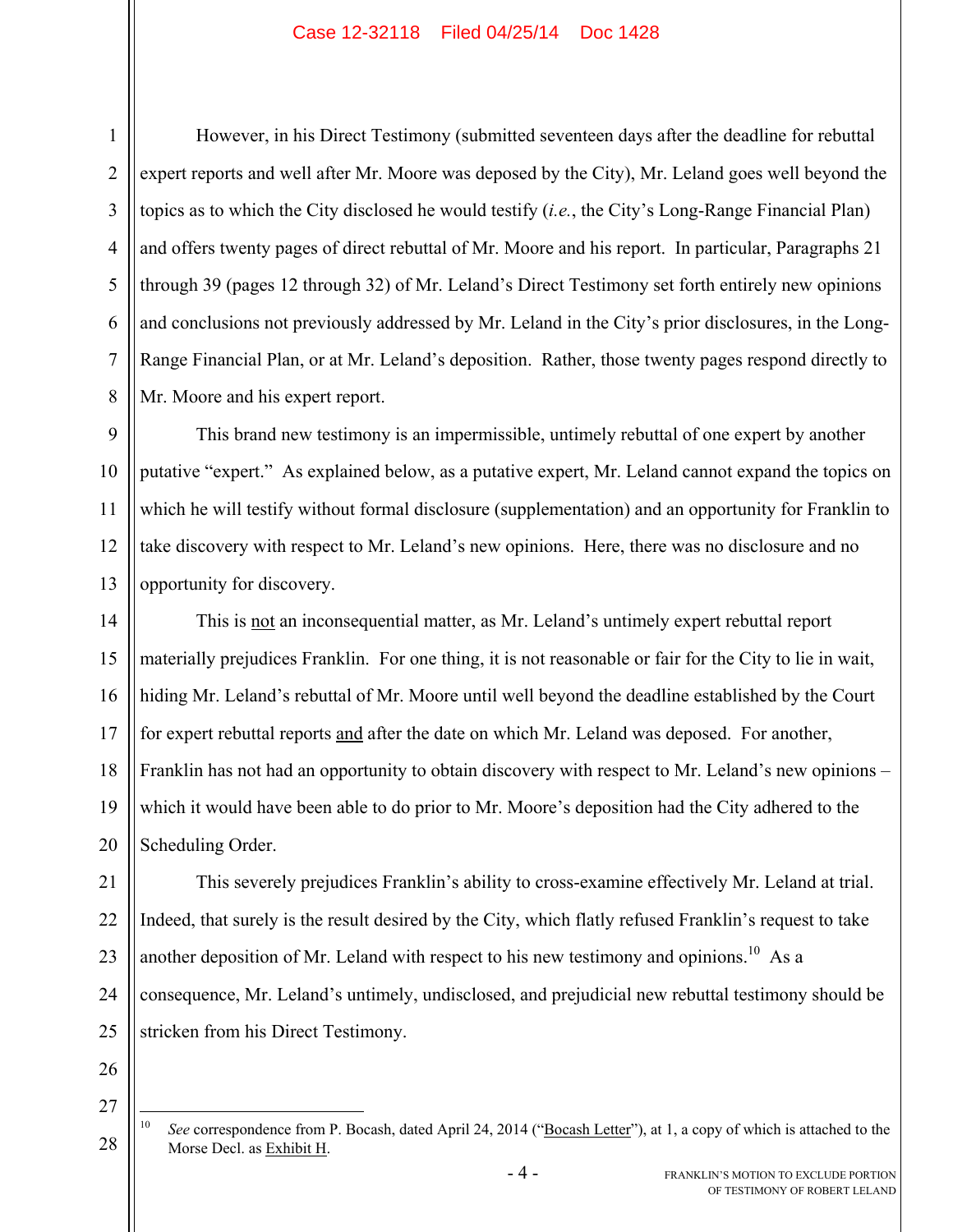#### **ARGUMENT**

2 3 4 5 6 7 8 9 The Scheduling Order only authorizes the admission of expert rebuttal testimony where properly and timely disclosed. For rebuttal experts, the disclosure of the topics and breadth of intended testimony was due on April 4, 2014, with the rebuttal expert reports: "On or before April 4, 2014, each Party intending to present rebuttal expert testimony shall serve and file its rebuttal expert reports."<sup>11</sup> Mr. Leland's rebuttal report, in the form of the Direct Testimony specifically rebutting the testimony of Franklin's expert, was filed seventeen days after the Scheduling Order deadline and after conclusion of the period for expert depositions (including the deposition of Franklin's expert) had concluded.

10 11 12 13 14 The rebuttal portion of the Direct Testimony therefore directly violates the Scheduling Order. Based on the City's failure to specifically identify Mr. Leland as a rebuttal expert or to issue a timely rebuttal report on behalf of Mr. Leland, the City cannot now offer Mr. Leland as a rebuttal expert or submit the twenty pages of rebuttal opinion set forth in Paragraphs 21 through 39 of the Direct Testimony.

15 16 17 18 19 Moreover, Mr. Leland's rebuttal testimony is an impermissible untimely supplement of the opinions the City previously stated Mr. Leland's testimony would cover. The supplementation process allows for proper notice and, where necessary, discovery related to any modifications/expansions in the expert's opinions. *See* Fed. R. Civ. P. 26(e)(2). Franklin was not afforded that opportunity.

20 21 22 23 24 25 26 27 Moreover, Mr. Leland's new rebuttal report is not properly considered a "supplement" in any event. Indeed, Mr. Leland has never issued a formal report at all. A party may not rely on supplementation "as a way to remedy a deficient expert report or as a means of getting in, in effect, a brand new report." *Rojas v. Marko Zaninovich, Inc.*, No. 1:09-CV-OOT05 AWI , 2011 U.S. Dist. LEXIS 106044, at \*18-19 (E.D. Cal. Sept. 19, 2011) (citing *Medtronic Vascular, Inc. v. Abbot Cardiovascular Sys., Inc*., 2008 U.S. Dist. LEXIS 112148 at \*6 (N.D. Cal. Oct. 15, 2008)); s*ee also Plumley v. Mockett*, 836 F. Supp. 2d 1053, 1062 (C.D. Cal. 2010) (expert's declaration not proper supplement under Rule 26(e) because "supplementary disclosures do not permit a party to introduce

28  $11$ Modified Scheduling Order ¶ 8.

1